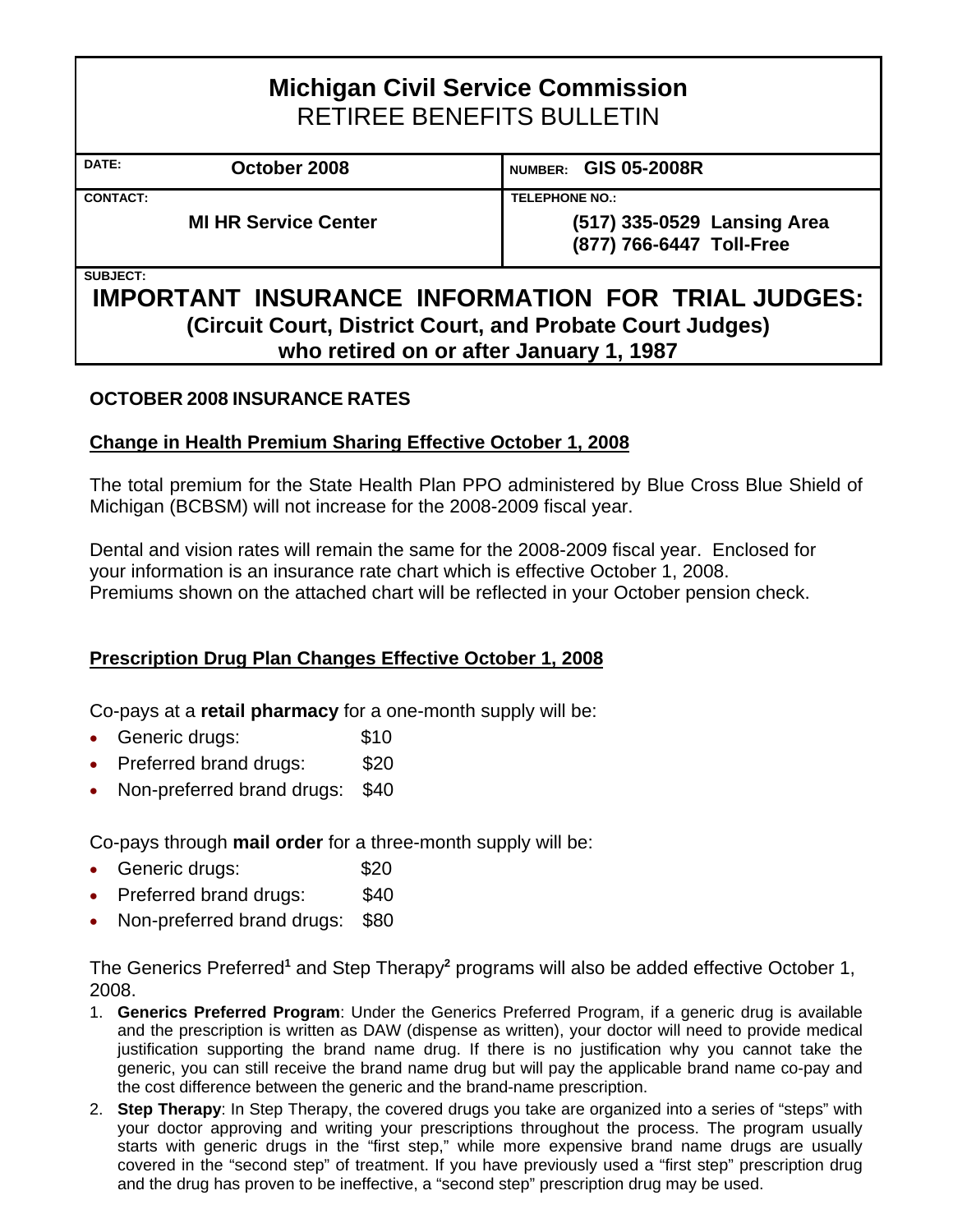**NOTE**: The prescription drug plan changes apply only to those members enrolled in the State Health Plan PPO or the Medicare Plus Blue Group Plan. Express Scripts, Inc. (ESI) will be mailing more information on the programs. For additional questions, call ESI at (800) 296- 6032.

#### **Health Plan Changes Effective January 1, 2009**

- In-network office visits under the State Health Plan PPO and office visits under the Medicare Plus Blue Group such as physician office, office consultation, chiropractic spinal manipulation, urgent care, and hearing care will be subject to a \$15 co-pay.
- A \$50 emergency room co-pay will be required if the State Health Plan PPO or Medicare Plus Blue Group member is not admitted to the hospital.
- The in-network deductible for non-Medicare, State Health Plan PPO members will be \$300 per individual and \$600 per family. The out-of-network deductible will be \$600 per individual and \$1,200 per family.
- The deductible for Medicare members in the Medicare Plus Blue Group plan will be \$300 per individual.

#### **RETIREES AND DEPENDENTS WHO ARE MEDICARE ELIGIBLE**

#### **Medicare Parts A and B**

Once you become eligible for Medicare, you will be enrolled in the Medicare Plus Blue Group. Medicare automatically enrolls you in Parts A and B. You must remain enrolled in Medicare Parts A and B to continue your health care coverage as a retiree. If you decline Medicare Part B, you may be **financially responsible** for up to 80% of your health care claims. Be sure to submit a copy of your Medicare card to the Office of Retirement Services (ORS).

#### **CHANGING INSURANCE CARRIERS**

If you wish to make changes to your State Health, Dental or Vision plans, use the following forms available on the ORS website at www.michigan.gov/ors. Please send your completed form to ORS.

• Use the Insurance Enrollment/Change form (R0452B) to enroll in the State Health Plan BCBSM PPO, State Dental plan or Vision plan or to add or delete dependents on your insurances.

As a retiree, you are not restricted to an open enrollment window for making changes to your health insurance plan. Changes are subject to a "rolling enrollment window" with the following changes subject to a **six-month waiting period**:

- A. The retiree does not notify ORS within 30 days of the date of event (marriage, death, divorce or involuntary loss of coverage).
- B. The retiree is currently not enrolled in any insurance plan.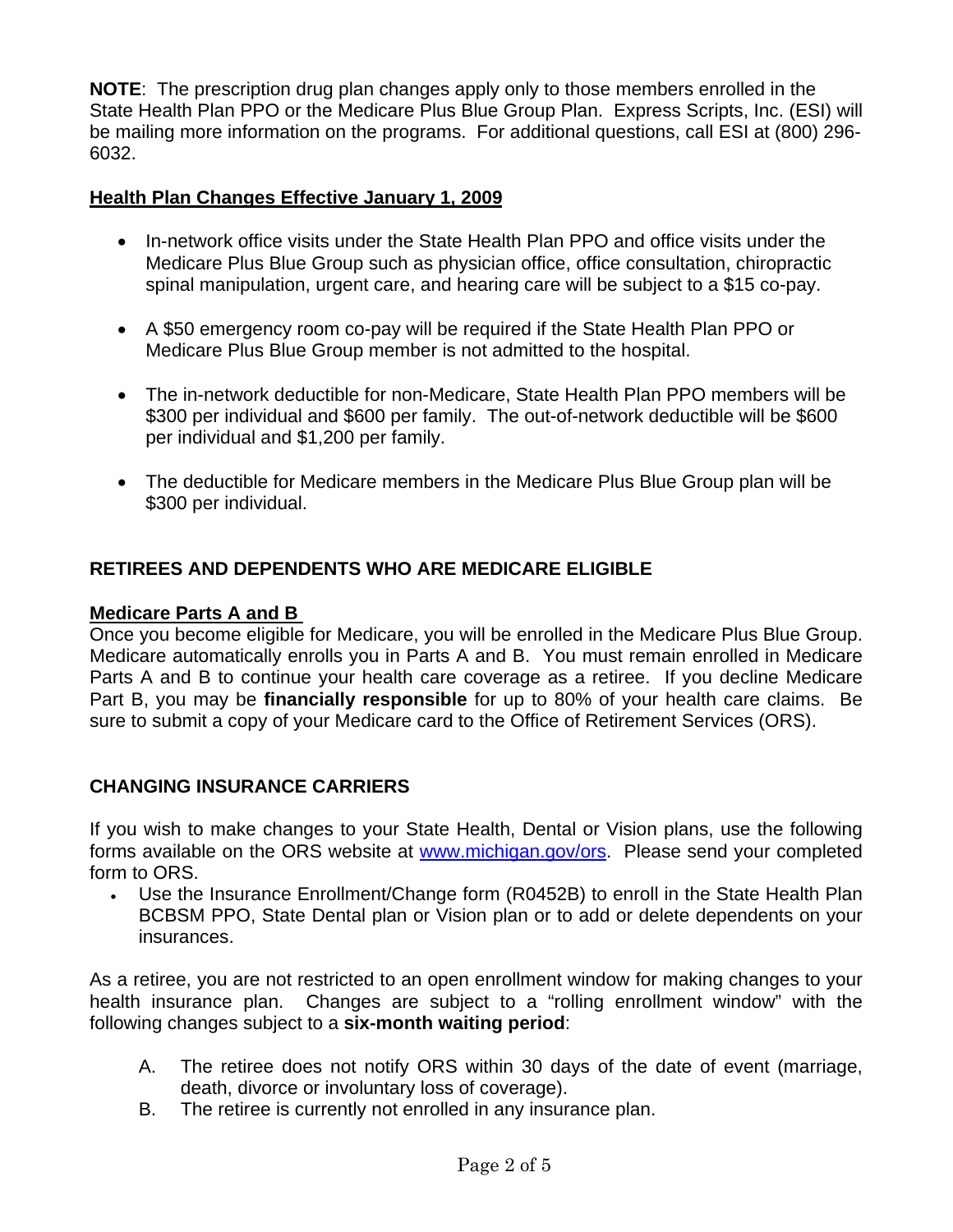The six-month waiting period **is waived** when:

A. The retiree notifies ORS within 30 days of the date of event (marriage, death, divorce or involuntary loss of coverage).

#### **ADDITIONAL STATE HEALTH PLAN PPO AND MEDICARE PLUS BLUE GROUP INFORMATION**

#### **Durable Medical Equipment and Prosthetic and Orthotic Devices**

Through these programs, you can obtain durable medical equipment, medical supplies, and prosthetic and orthotic devices.

**For non-Medicare State Health Plan PPO Members - SUPPORT Program (800) 321-8074**  Benefits are covered at 100% within the Michigan network. Out-of-state benefits are covered at 90%.

#### **For Medicare Plus Blue Group Plan Members - DMEnsions (888) 828-7858**

Benefits are covered at 100% at DME facilities that accept the Medicare Plus Blue Group card.

#### **Blue Health Connection**

This disease management program provides health educational materials, online health resources, a smoking cessation program and a 24-hour nurse help line.

For non-Medicare State Health Plan PPO members call (800) 775-2583.

For Medicare Plus Blue Group members call (877) 922 9355.

#### **CuraScript for Specialty Drugs (888) 773-7376**

CuraScript is the provider for oral and injectable *specialty* medications. You will have a dedicated Patient Care Coordinator to make sure you receive optimum care. Drugs can be delivered directly to your home or to your physician's office. Express Scripts will continue as your mail order provider for your non-specialty prescription drugs.

#### **ACCESSING INFORMATION ON-LINE**

Information regarding the State's health care plans is available on-line. To view the ORS' publication regarding retirement benefits, go to www.michigan.gov/ors. Click on "Judges Retirement System", "Defined Benefit Plan", "Forms and Publications", then "Plan Summary".

To view the Benefit Guide for the State of Michigan Retirees' State Health Plan PPO on-line, go to www.michigan.gov/mdcs. From the links at the left, click on "Employee Benefits", "Benefit Booklets", "State Health Plan Benefit Information", then "Retirees State Health Plan PPO" from the list of options in the center of the page.

To view information regarding Medicare Plus Blue Group, go to [www.michigan.gov/mdcs](http://www.michigan.gov/mdcs). From the links on the left, click on "Employee Benefits", then "Medicare Plus Blue Group (for State of Michigan Retirees) from the list of options in the center of the page.

#### **QUESTIONS**

Questions regarding the information in this bulletin can be directed to MI HR Service Center toll-free at (877) 766-6447 or in the Lansing area at (517) 335-0529.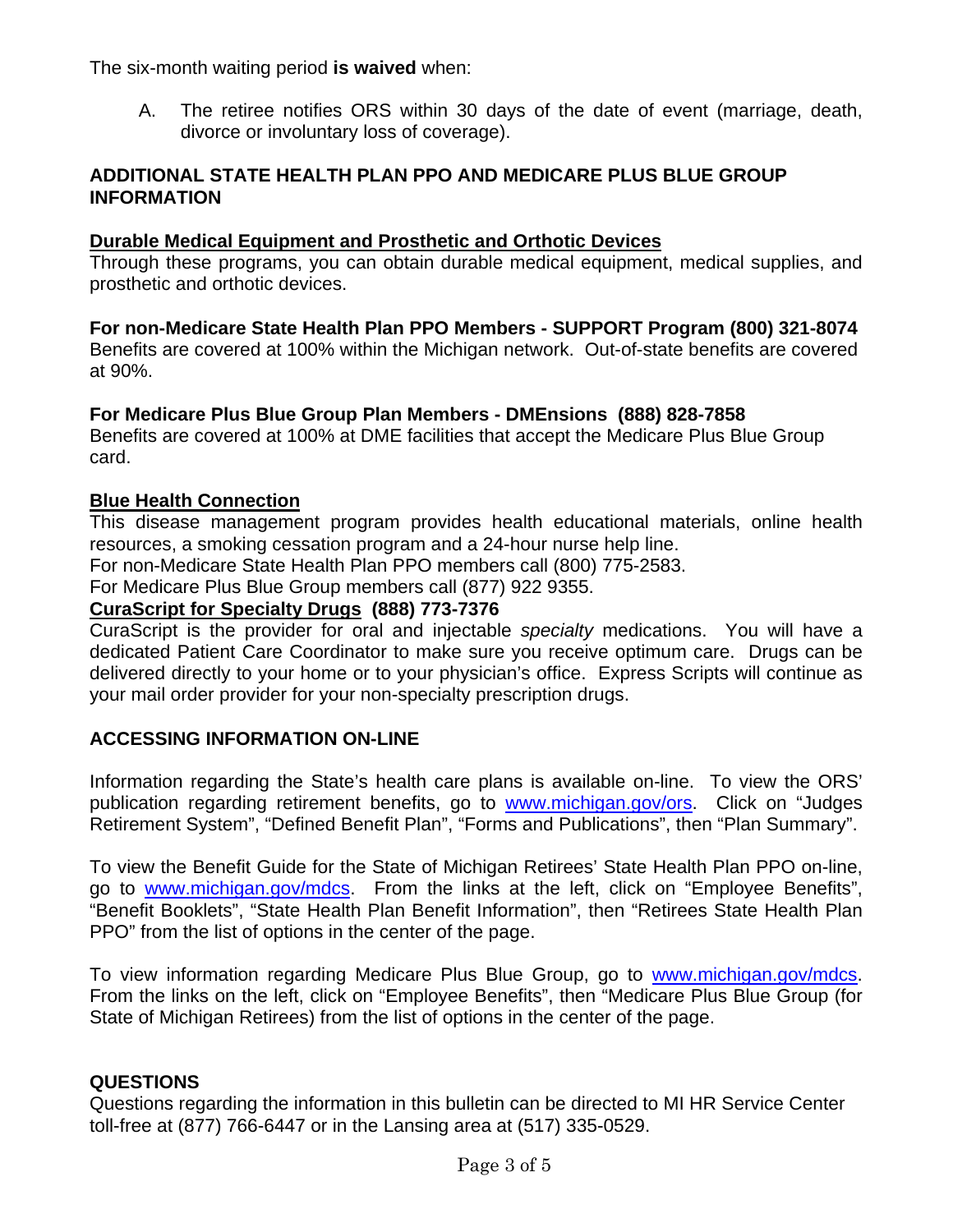## Notice of Creditable Prescription Drug Coverage For Medicare-Eligible Employees, Retirees, and Dependents Enrolled in the State of Michigan Health Plans

**October 1, 2008** 

This notice is for all retired judges, and dependents with prescription drug coverage under a health plan offered by the State of Michigan (including the State Health Plan PPO and Medicare Plus Blue Group) who are Medicare-eligible or will become Medicare-eligible within the next 12 months.

#### **IF YOU ARE NOT MEDICARE-ELIGIBLE AND WILL NOT BECOME MEDICARE-ELIGIBLE IN THE NEXT 12 MONTHS, YOU MAY DISREGARD THIS NOTICE.**

If you are eligible for Medicare, you can enroll in a Medicare Part D prescription drug plan (Part D Plan) when you first become eligible for Medicare and each year thereafter between November 15 and December 31. All Part D Plans provide at least a standard level of coverage set by Medicare. You must decide whether to enroll in a Part D Plan or keep your State Health Plan prescription drug coverage. This notice gives important information to help you decide:

- 1. The State of Michigan has determined that the prescription drug coverage provided under its health plans is, on average for all plan participants, expected to pay out at least as much as the standard Medicare prescription drug coverage and is, therefore, considered creditable coverage.
- 2. Because the prescription drug coverage under the State health plans is creditable coverage, you can keep your State Health Plan prescription drug coverage; you do not have to enroll in a Part D Plan.
- 3. If you decide to enroll in a Part D Plan, you will not have to pay a penalty to enroll for Part D Plan coverage, unless you do not join the Part D Plan within 63 days after your State health plan prescription drug coverage ends.
- 4. Your current State Health Plan coverage pays for other health expenses (hospitalizations, doctor visits, etc.) in addition to prescription drugs. You will still be eligible to receive these other benefits if you choose to enroll in a Part D Plan.
- 5. If you decide to enroll in a Part D Plan, **your prescription drug coverage under the State health plan will stop** and we cannot guarantee that you will be eligible to restore coverage if you later discontinue your Part D Plan.
- 6. **You do not need to take any action if you wish to continue your prescription drug coverage under your current State health plan.**

**Please keep this Notice. If you enroll in a new Part D Plan approved by Medicare, you may be required to provide a copy of this Notice to avoid paying a higher premium amount.**